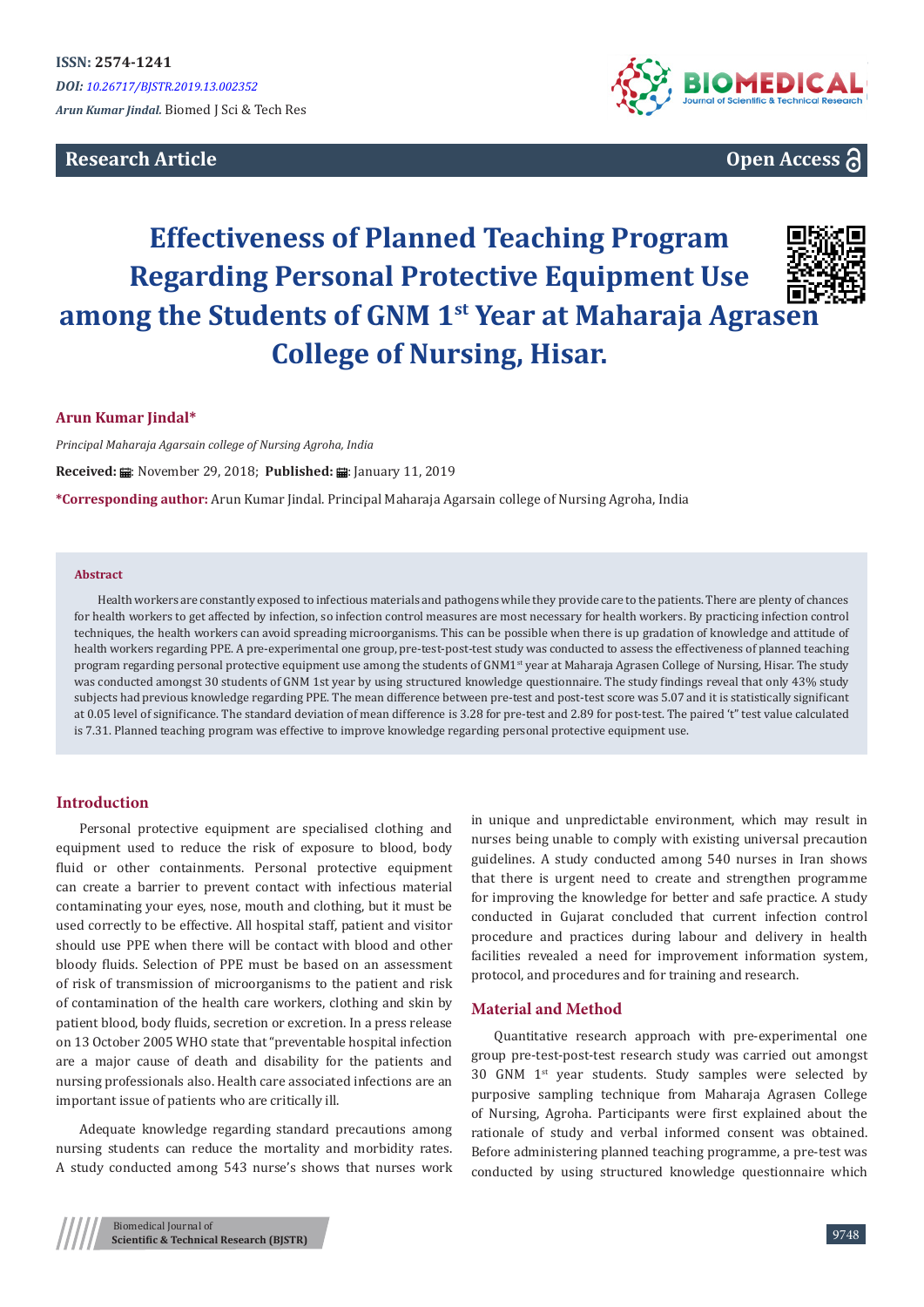includes information regarding personal protective equipment's. On the next day the investigator conducted a 45 minutes teaching programme regarding use of personal protective equipment's. Computer based power point presentation method was adopted for teaching programme. On the 3rd day of the study post test was conducted to assess the effectiveness of teaching programme. Data was collected and analysed, 't' test was used to find the significance.

## **Result and Discussion**

The result of the study shows that 4(13.3%) subjects had poor knowledge, 14(46.6%) had good knowledge; whereas 1(3.33%) had

excellent knowledge before the administration of planned teaching programme. It was increased after administration of teaching programme. The result of post test score shows that 10(33.3%) had excellent level of knowledge, 19(63.3) had good knowledge and whereas only 1(3.3%) had average knowledge and no one had poor knowledge regarding PPE. The mean difference between pre-test and post-test score was 5.07 and it is statistically significant at 0.05 level of significance. The standard deviation of mean difference is 3.28 for pre-test and 2.89 for post-test. The paired 't" test value calculated is  $7.31$  (Tables  $1 \& 2$ ) and (Figure 1)  $[1-5]$ .

|  |  |  | <b>Table 1:</b> Distribution of baseline characteristics. |
|--|--|--|-----------------------------------------------------------|
|  |  |  |                                                           |

| <b>Distribution of Baseline Characteristics</b> |                  |                  |            |  |  |  |  |
|-------------------------------------------------|------------------|------------------|------------|--|--|--|--|
| <b>Characteristics</b>                          | Category         | <b>Number</b>    | Percentage |  |  |  |  |
|                                                 | 17-19            | 18               | 60%        |  |  |  |  |
| Age group                                       | $20 - 22$        | 10               | 33.33%     |  |  |  |  |
| (years)                                         | 23-25            | $\mathbf{1}$     | 3.33%      |  |  |  |  |
|                                                 | $>25$            | $\mathbf{1}$     | 3.33%      |  |  |  |  |
| Religion                                        | Hindu            | 27               | 90%        |  |  |  |  |
|                                                 | Sikh             | $\overline{c}$   | 6.66%      |  |  |  |  |
|                                                 | Muslim           | $\mathbf{1}$     | 3.33%      |  |  |  |  |
|                                                 | Christian        | $\boldsymbol{0}$ | $0\%$      |  |  |  |  |
|                                                 | Medical          | $\overline{4}$   | 13.33%     |  |  |  |  |
| <b>Educational Qualification</b>                | Non-Medical      | 3                | 10%        |  |  |  |  |
| $(10+2)$                                        | Commerce         | 5                | 16.66%     |  |  |  |  |
|                                                 | Arts             | $18\,$           | 60%        |  |  |  |  |
| Previous Knowledge                              | Yes              | 13               | 43.33%     |  |  |  |  |
|                                                 | $\rm No$         | 17               | 56.66%     |  |  |  |  |
| Source of Knowledge                             | Mass media       | $\mathbf{1}$     | 7.69%      |  |  |  |  |
|                                                 | Any training     | $\mathbf{1}$     | 7.69%      |  |  |  |  |
|                                                 | Hospital Visit   | $\, 8$           | 61.59%     |  |  |  |  |
|                                                 | Health personnel | $\sqrt{3}$       | 23.07%     |  |  |  |  |

**Table 2:** Comparison of knowledge score among students.

| Comparison of knowledge score among students |      |                        |                              |                 |                      |  |  |  |  |
|----------------------------------------------|------|------------------------|------------------------------|-----------------|----------------------|--|--|--|--|
| <b>Knowledge Score</b>                       | Mean | <b>Mean Difference</b> | <b>Sd of Mean Difference</b> | Paired 't' Test | Tabulated 't' Value. |  |  |  |  |
| Pre-test                                     | 9.33 | 5.07                   | 3.28                         | 7.31            | 2.05                 |  |  |  |  |
| Post test                                    | 14.4 |                        | 2.89                         |                 |                      |  |  |  |  |

**Cite this article:** Arun Kumar Jindal. Effectiveness of Planned Teaching Program Regarding Personal Protective Equipment Use among the Students of GNM 1<sup>st</sup> Year at Maharaja Agrasen College of Nursing, Hisar. Biomed J Sci & Tech Res 13(1)-2019. BJSTR. MS.ID.002352. DOI: 10.26717/ [BJSTR.2019.13.0023](http://dx.doi.org/10.26717/BJSTR.2019.13.002352)52.

9749